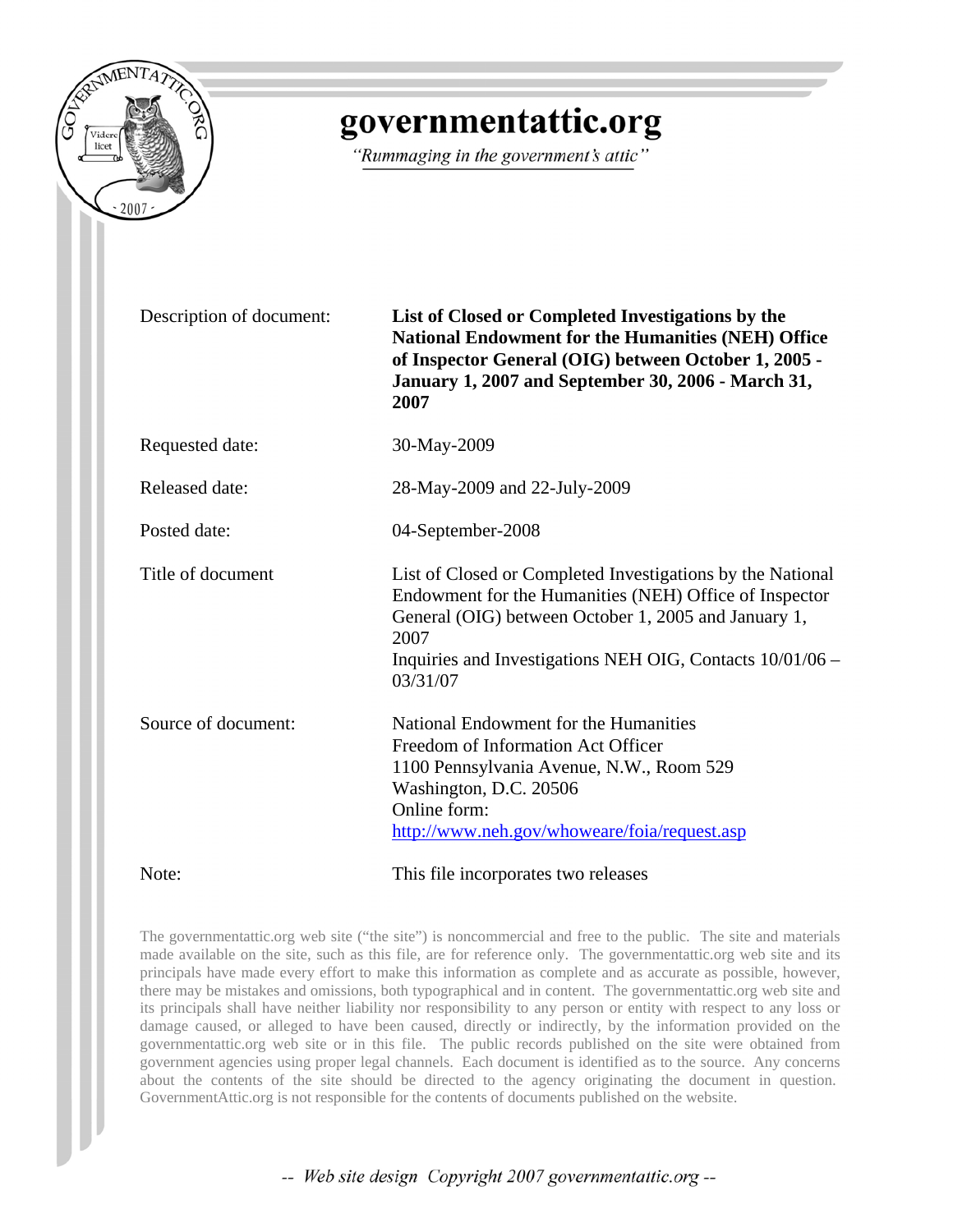

NATIONAL ENDOWMENT FOR THE HUMANITIES

OFFICE OF THE CHAIRMAN

1 1 00 PENNSYLVANIA AVE., NW ROOM 503 WASHINGTON, D.C. 20506 (202) 606-8310 (PHONE) (202) 606-8588 (FAX) WWW.NEH.GOV

**MAY 2 8 2009** 

## **Re: Freedom of Information Act Appeal 09-A-Ol**

This concerns your appeal of the Freedom of Information Act (FOIA) determination that the National Endowment for the Humanities previously made following your December 21, 2006 request.

As you know, you requested "a list of the IG investigations closed/completed since October 1, 2005" and, in response, we provided you with a list of audit and review activities that the NEH Office of Inspector General had conducted between October 1, 2005 and September 30, 2006.

In your appeal letter you asserted that the records we released were not responsive to your request because we had provided you with a list of audits, not investigations.

After reviewing your appeal, I am granting your request. The document you have requested, as it is maintained in NEH files, is enclosed and there is no fee for providing this information.

Thank you for your interest in NEH. If you have any questions or concerns regarding your appeal, you may contact our FOIA Requester Service Center by phone at (202) 606-8322 or by e-mail at gencounsel@neh.gov.

Sincerely,

Carl Marts

Carole Watson Acting Chairman

Enclosure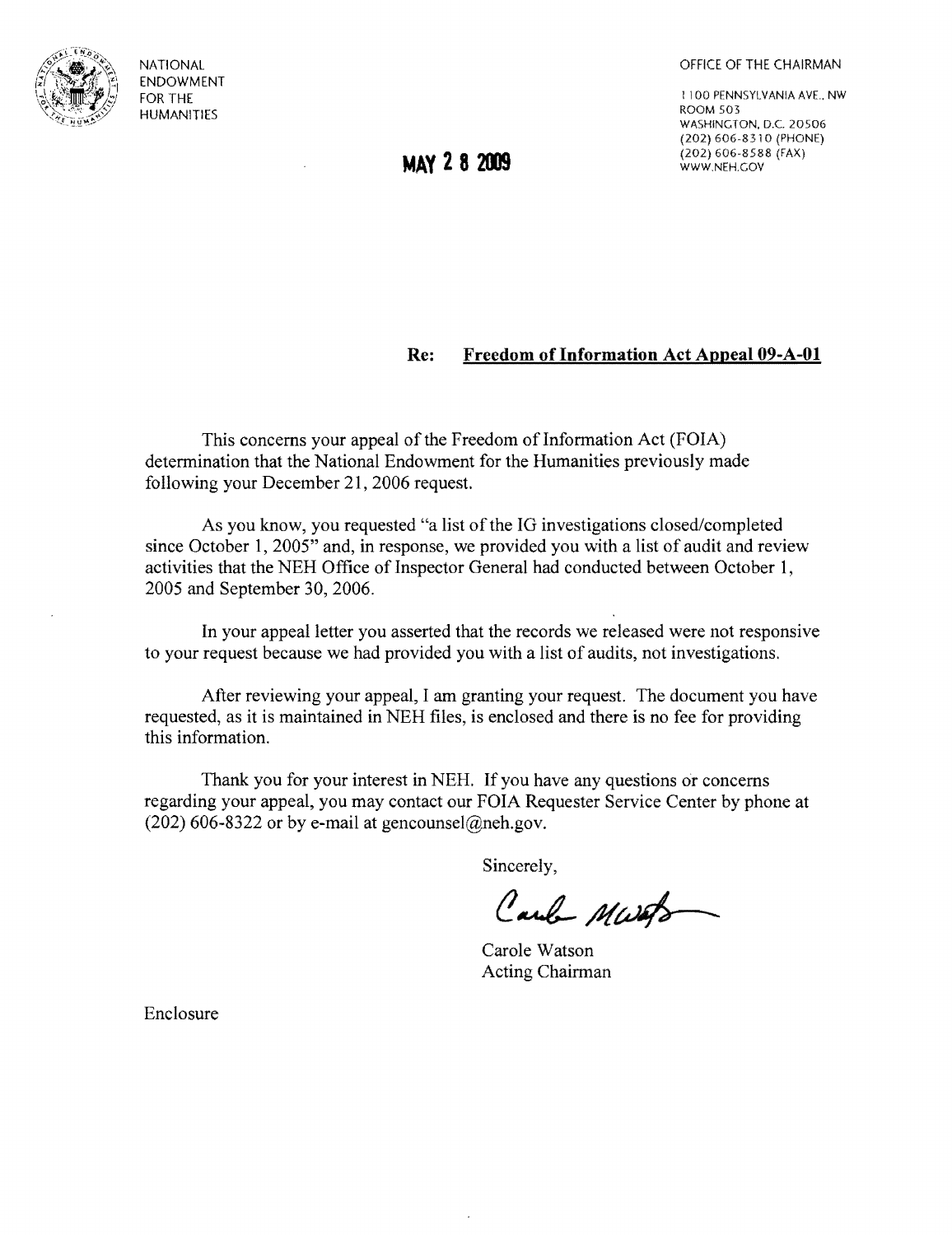## **List of Closed or Completed Investigations by the NEH Office of Inspector General between October 1,2005 and January 1,2007**

| File No.  | <b>Title</b>                  | <b>Date Opened</b> | <b>Date Closed</b> |
|-----------|-------------------------------|--------------------|--------------------|
| $05 - 02$ | Interlibrary Loans            | September 2005     | September 2006     |
| 05-06     | 40th Anniversary Printing     | August 2005        | September 2006     |
| $06 - 01$ | Senate Inquiry                | October 2005       | October 2005       |
| $06 - 02$ | Writing Article on NET        | December 2005      | <b>June 2006</b>   |
| $06 - 03$ | Grantee-IRS levy              | December 2005      | December 2005      |
| $06 - 04$ | Grantee-Conservation          | December 2005      | April 2006         |
| 06-05     | IRS Letter                    | January 2006       | January 2006       |
| 06-06     | <b>Grant Obligations</b>      | January 2006       | January 2006       |
| 06-07     | Grantee EEO Matter            | January 2006       | March 2006         |
| 06-08     | Grantee-No Reports            | February 2006      | September 2006     |
| 06-09     | Grantee-False Credentials     | February 2006      | February 2006      |
| $06-10$   | Union Officials               | April 2006         | April 2006         |
| $06-11$   | Grantee-U.S. Attorney         | May 2006           | September 2006     |
| $06-12$   | King Papers                   | <b>June 2006</b>   | <b>July 2006</b>   |
| $06-13$   | Grantee-Referred by NEH       | <b>June 2006</b>   | <b>June 2006</b>   |
| $06 - 14$ | Grantee-Not paying            | September 2006     | September 2006     |
| $06-15$   | <b>Employee-</b> Ethics Issue | September 2006     | September 2006     |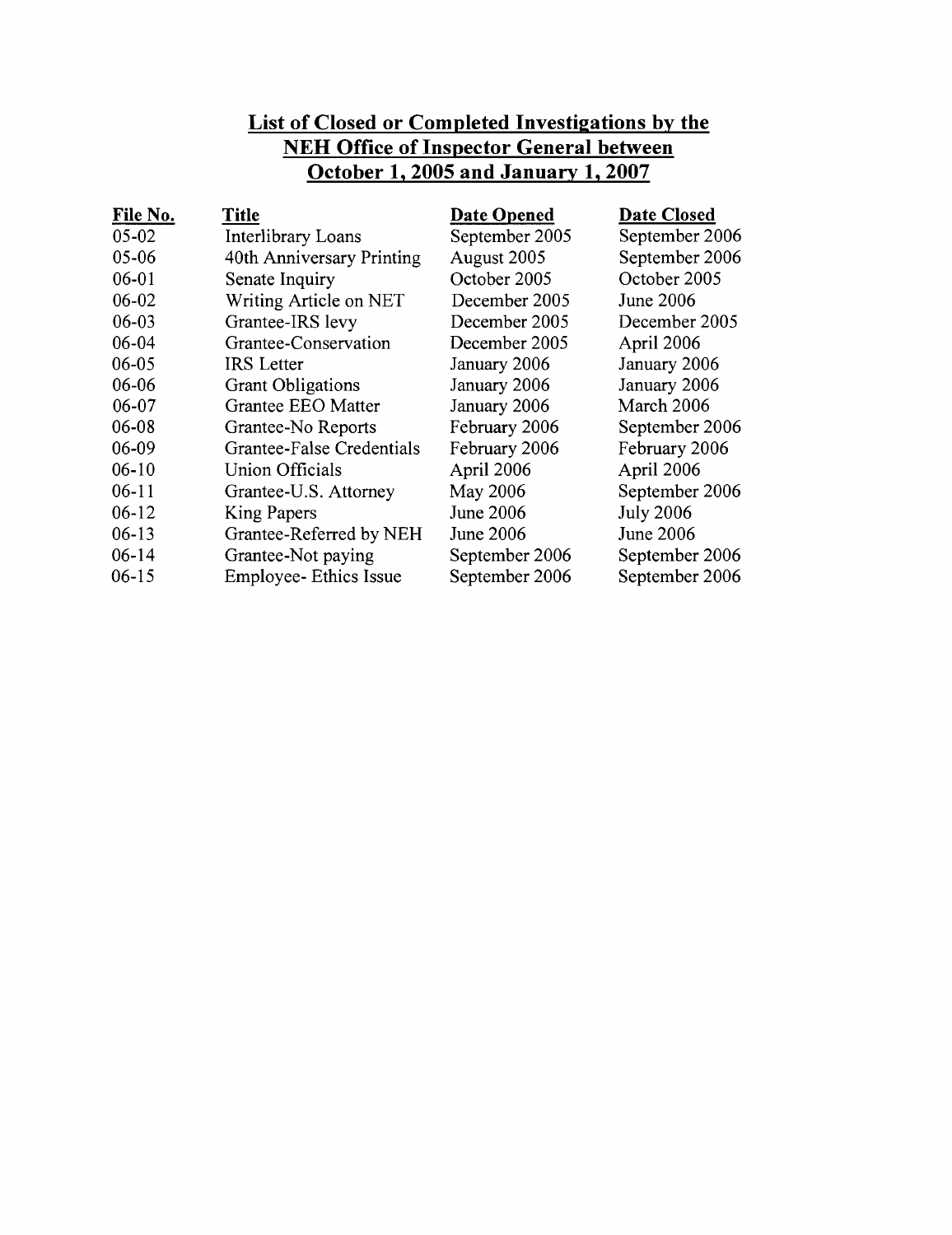

NATIONAL ENDOWMENT FOR THE HUMANITIES

OFFICE OF THE CHAIRMAN

1100 PENNSYLVANIA AYE., NW ROOM 503 WASHINGTON, D.C. 20506 (202) 606-8310 (PHONE) (202) 606-8588 (FAX) WWW.NEH.GOV

## **Re: Freedom of Information Act Request 09-29**

As the National Endowment for the Humanities (NEH) official responsible for inquiries under the Freedom of Information Act (FOIA), I am responding to your electronic FOIA request from May 30, 2009. You have requested a list of "NEH Office of Inspector General (OIG) investigations (not audits) conducted between September 30, 2006 and the present."

The information you have requested as maintained in our records is enclosed. A list of OIG inquiries and investigations conducted between September 30, 2009 and May 30, 2009 is being released to you in its entirety. Please be advised that prior to October 1, 2008, the OIG did not differentiate between inquiries and investigations in identifying its records. There is no fee for providing this information.

Sincerely,

 $2.4022$ 

Michael P. McDonald Acting Deputy Chairman

Enclosures

**JUL 22 2009**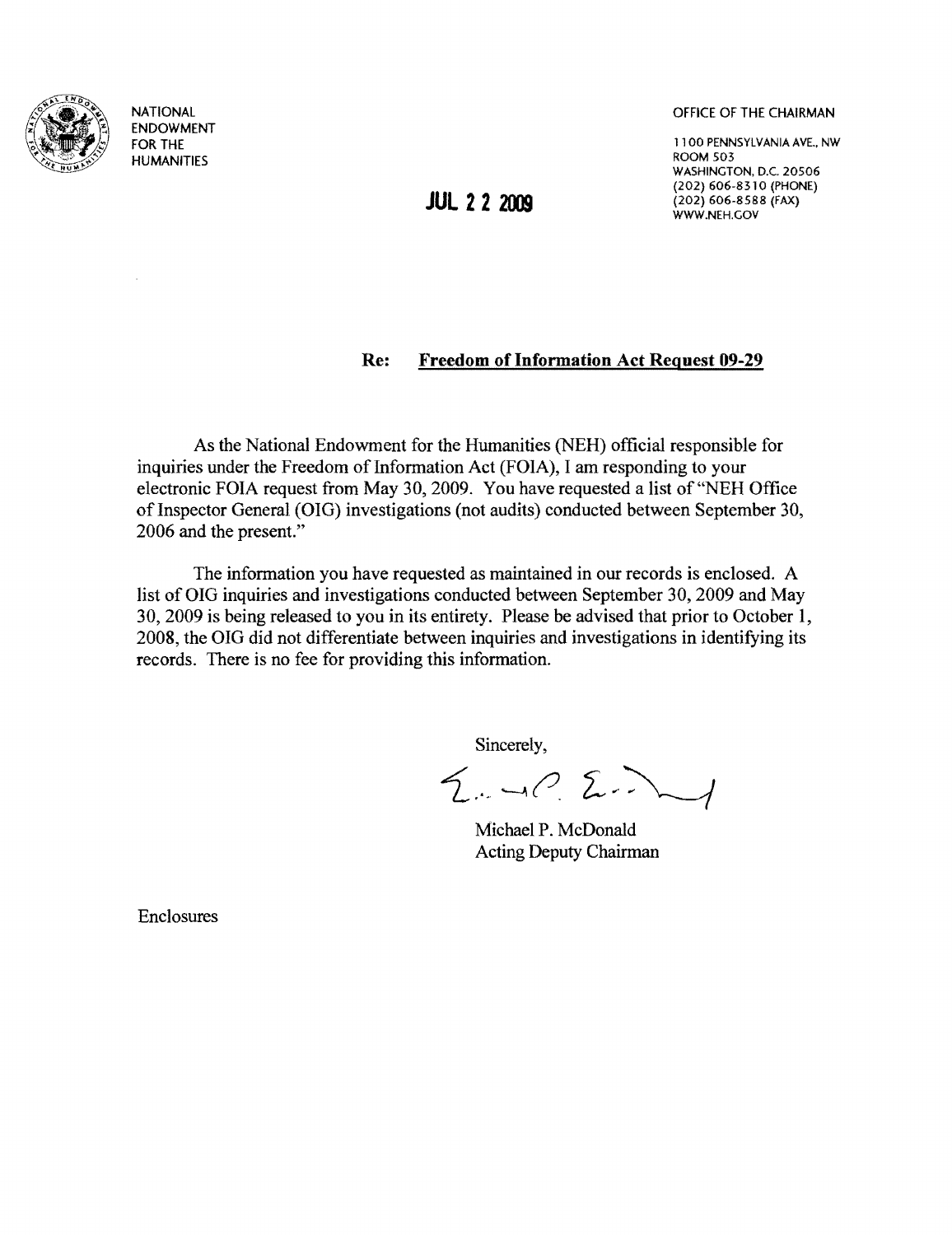Inquiries and Investigations NEH OIG

 $\sim 10^{11}$ 

#### Open at *09/30/06*

Contacts 1 0/01/06-03/31 *n* 

| File Number                 | Date Opened   | <b>Date Closed</b> | <b>Contact/Case Title</b>            |
|-----------------------------|---------------|--------------------|--------------------------------------|
| OIG-07-01                   | 2007 Feb      | 2007 March         | Grantee RZ-06                        |
| OIG-07-02                   | 2007 March    | 2007 March         | <b>Grade Eligibility</b>             |
| OIG-07-03                   | 2007 March    | 2007-March         | Research Person                      |
| OIG-07-04                   | 2007 March    | <b>2007 July</b>   | Postcard                             |
| OIG-07-05                   | 2007 March    | 2007-March         | L/C Staff NEH Panel                  |
| OIG-07-06                   | 2007 March    | 2007-March         | Reynolds-Refer to Other Agency       |
| OIG-07-07                   | 2007 April    | 2008 April         | Grantee-Old Grant                    |
| Contacts 04/01/07--09/30/07 |               |                    |                                      |
| OIG-07-08                   | 2007 April    | 2007 April         | Referred to Other Agency             |
| OIG-07-09                   | 2007 April    | 2008 April         | Challenge-Texas                      |
| OIG-07-10                   | 2007 May      | 2007 July          | Museum-Florida                       |
| OIG-07-11                   | 2007 May      | 2007 June          | Timecard                             |
| OIG-07-12                   | 2007 June     | 2007 July          | Challenge-PR                         |
| OIG-07-13                   | 2007 July     | 2007 September     | Pacific Digital Trip                 |
| OIG-07-14                   | 2007 August   | 2007 August        | <b>GAO Referred Timecard Closed</b>  |
| OIG-07-15                   | 2007 January  | 2007 January       | <b>Possible Grant Failure</b>        |
| Contacts 10/01/07--03/31/08 |               |                    |                                      |
| OIG-08-01                   | 2007 October  | 2009 July          | <b>Time Card Falsification</b>       |
| OIG-08-02                   | 2007 October  | <b>2009 July</b>   | <b>Exec Director SHC</b>             |
| OIG-08-03                   | 2007 December | 2007 December      | Grantee not submitting reports       |
| OIG-08-04                   | 2007 December | 2008 April         | <b>Grantee Using Challenge Grant</b> |
| OIG-08-05                   | 2007 December | 2008 March         | <b>Transferred to Audit Division</b> |
| OIG-08-06                   | 2008 March    | 2008 April         | <b>Applicant Complaint at SHC</b>    |
| Contacts 04/01/08--09/30/08 |               |                    |                                      |
| OIG-08-07                   | 2008 May      | 2008 June          | Not NEH Sent to GSA                  |
| OIG-08-08                   | 2008 May      | 2008 May           | Grantee Did No Work on Project       |
| OIG-08-09                   | 2008 May      | 2008 May           | <b>NEH Funding Project -NEH Not</b>  |